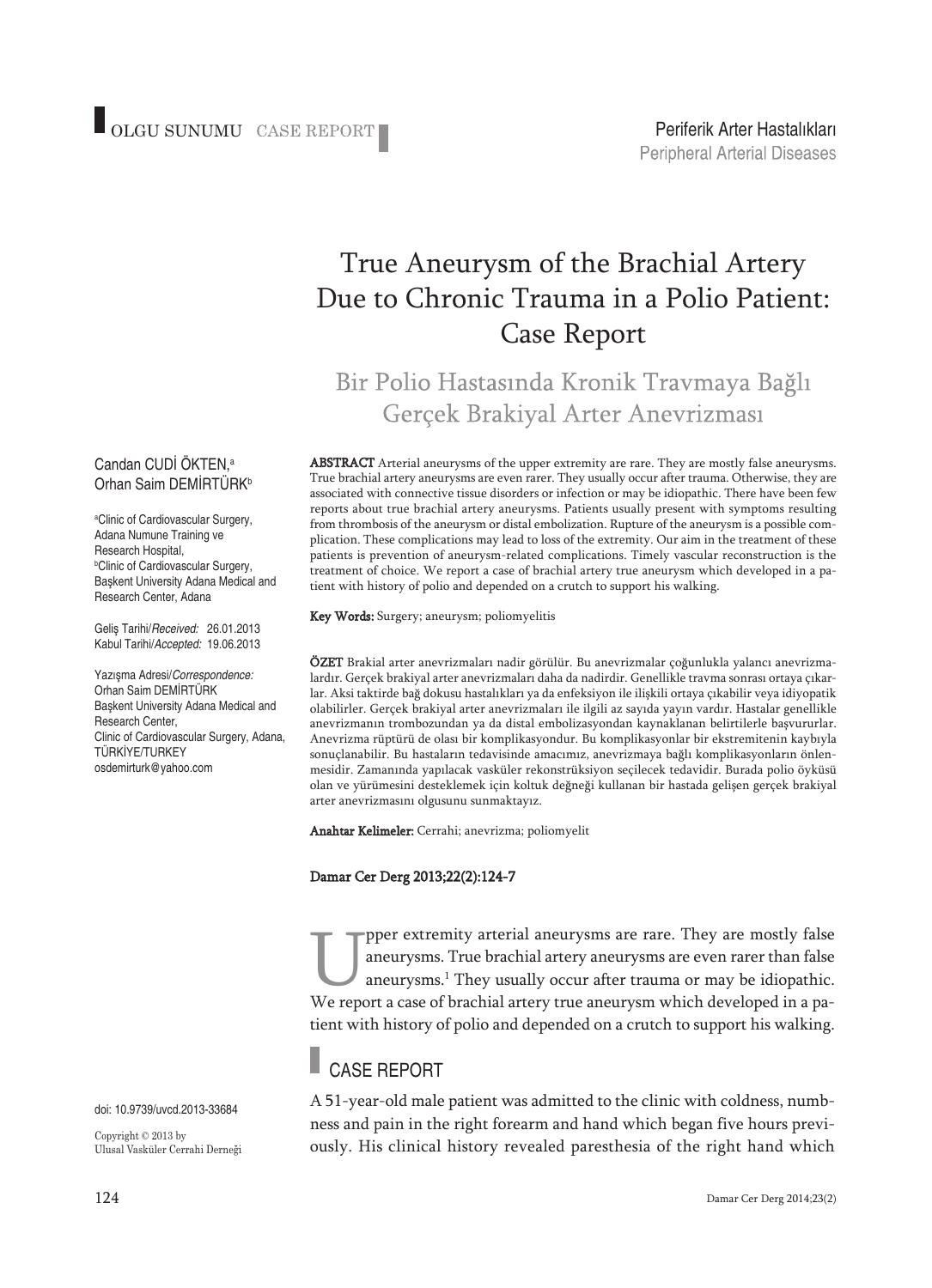began one month ago. His right leg was shorter and thinner due to a complication of childhood polio infection. He walked using a home-made crutch. He placed the crutch at a point over the mid-upper part of his right arm, held the crutch with his left hand to support his left leg (Figure 1).

Right brachial artery pulse was absent on physical examination. The axillary artery pulse was present and strong. There were no bruits, pulsatile masses or tenderness at the lateral region of the right neck which would otherwise make us think of thoracic outlet syndrome. His cardiovascular, respiratory and other system examinations were normal. No abnormalities were found in the electrocardiogram or laboratory tests.

The patient was operated anticipating acute embolism of the right upper extremity. The right brachial artery and its branches were exposed via an oblique incision after local anesthesia of the antecubital region obtained using prilocaine. Embolectomy was performed proximally and distally through an arteriotomy of the brachial artery. Abundant amount of fresh thrombus was extracted both proximally and distally including both distal branches. Flow and backflow were restored. The arteriotomy was closed using a 6-0 propylene suture. Distal pulses were strongly palpable after the operation.

Echocardiography was performed on postoperative first day to rule out intracardiac thrombus. There was no intracardiac thrombus. The patient was discharged with 150 mg of acetylsalicylic acid per day.

The patient was again admitted to our hospital with symptoms similar to his preoperative complaints 15 days postoperatively. This time, an urgent right upper extremity computerized tomographic angiogram was performed. A saccular right brachial artery aneurysm beginning just distal to the axillary artery was detected (Figure 2). He was operated again. The right arm was explored making a 5 cm incision on the medial side along the brachial artery line under local anesthesia with sedoanalgesic support. The brachial artery had lost its integrity. A 6 cm segment of the artery was



**FIGURE 1:** The patient is seen with the homemade crutch which caused repetitive trauma to the brachial artery.



**FIGURE 2:** The surgical exposure of the aneurysmatic right brachial artery.

aneurysmatic with a maximum diameter of 2.5 cm. After administration of 5,000 units of intravenous heparin, the proximal and distal ends of the aneurysm were clamped. The aneurysmal sac was opened. There was organized mural thrombus. The intima was irregular. The proximal flow was satisfactory. There was no thrombus proximal to the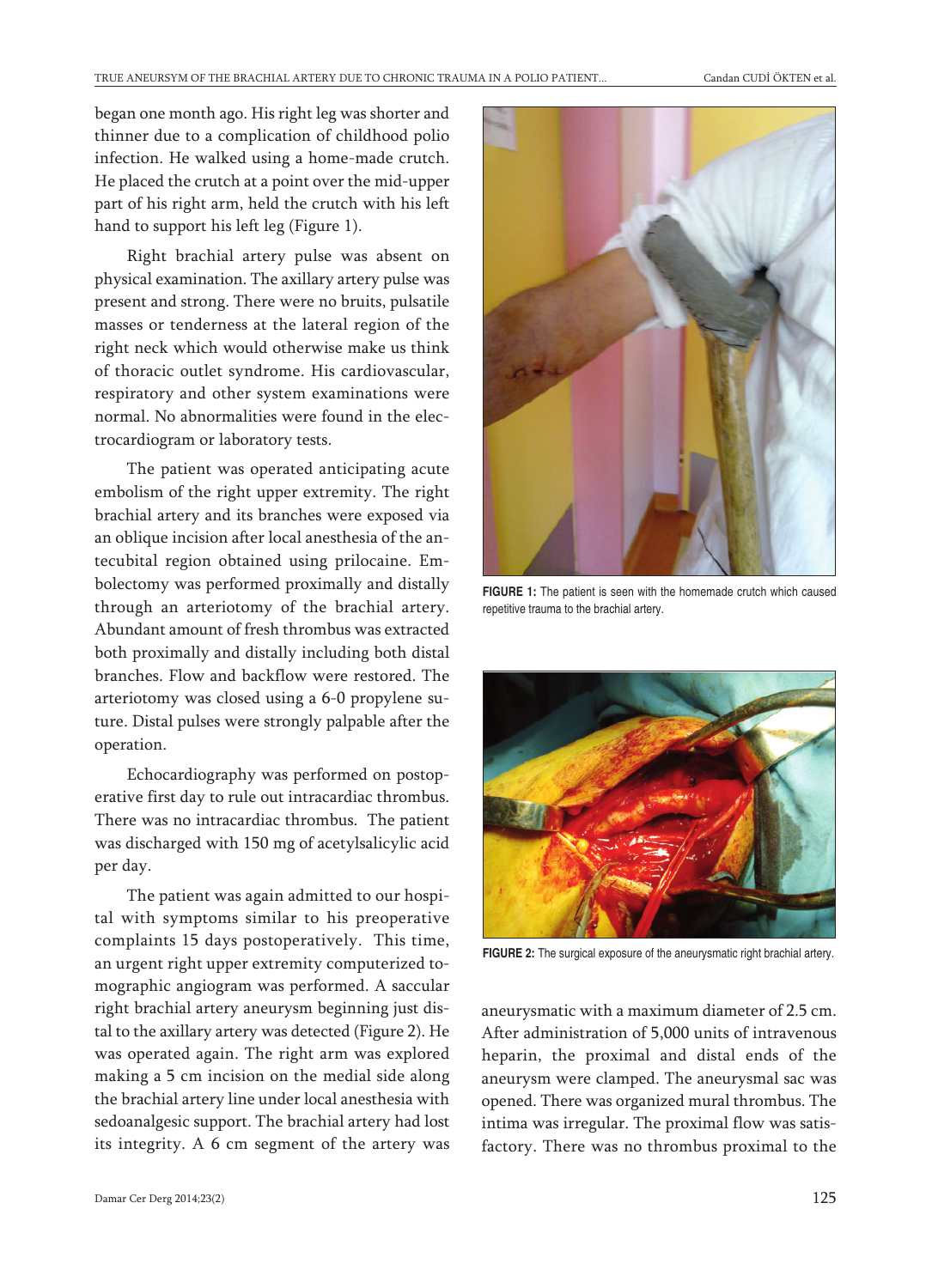aneurysm. A 4F Fogarty embolectomy catheter was introduced to the distal segment. The catheter could be barely proceeded 5 cm distally. Upon suspicion of distal stricture, the previous bifurcation incision was reopened. An intimal flap of 1 cm length belonging to a dissected segment progressing onto the ulnar artery and organized thrombus were detected at the bifurcation of radial and ulnar arteries. Thrombectomy was performed to the radial and ulnar arteries. Backflow was satisfactory. The intimal dissection was repaired using propylene sutures. The distal incision, which was the site of the previous embolectomy, was closed using a saphenous patch in order to prevent a possible stenosis. The aneurysmal brachial artery segment was resected and a saphenous vein greft interposition was performed. Brachial, radial and ulnar pulses were strongly palpable after operation.

The patient was informed of the etiology of the aneurysm. He was told that the aneurysmal development in his right brachial artery and subsequent thromboses were due to his self-made crutch. He was instructed to buy a new orthopedic crutch. The patient was discharged on 150 mg acetylsalicylic acid and 30 mg of diltiazem t.i.d on postoperative second day. He was examined two months after the operation. His brachial, radial, and unlar pulses were palpable. There was no additional problem.

## **DISCUSSION**

Upper extremity arterial aneurysms are uncommon lesions and most of them are false (pseudo) aneurysms. 1,2 True brachial artery aneurysm is a rarely observed entity which may, in time, cause ischemic complications in the forearm and hand with occasional venous and median nerve compression leading to edema and neurological complaints. Etiology mostly includes repetitive trauma and atherosclerosis, or the aneurysm is classified as idiopathic. 3.4 Sometimes etiology of a true brachial artery aneurysm may include congenital or metabolic disorders such as Kawasaki's syndrome, Buerger's disease, Kaposis's sarcoma, neurofibromatosis (von Recklinghausen's disease) and cystic adventitial disesase.<sup>1,5,6</sup> A Raynaud's disease

patient who used crutches and had a brachial artery aneurysm has been reported. <sup>7</sup> Most of the literature related to true brachial artery aneurysms consist of case reports because they are seen sporadically. 8-10

Our case had a short and slim left leg due to a complication of polio and needed a crutch to walk. The patient obtained balance by propping the home-made crutch against the upper middle part of his right arm. However, the repetitive chronic trauma and possible turbulance in arterial flow caused by this compression may have led to a disruption in the arterial wall in his right brachial artery. Although the mostly encountered cause of true brachial artery aneurysm is repetitive blunt trauma, iatrogenic causes may also be seen. 3,11 For example, repetitive arterial punctures may cause true aneurysms by disrupting the arterial wall <sup>7</sup> although they usually cause pseudoaneurysms. <sup>12</sup> Arteriovenous fistulae may also cause brachial arterial dilatation and aneurysm. <sup>9</sup> Periquet et al. reported a very unusual case in whom a distal entrapment type brachial artery aneurysm developed due to an anomaly of the insertion of the pronator teres muscle. 9

True brachial artery aneurysms can easily be treated by surgical methods. They can be repaired by aneurysm resection. When the length of the aneurysm precludes end to end anastomosis between remaining healthy arterial ends, saphenous or other autologous vein greft interposition may be used. There are also reports of percutaneous endovascular treatment in poor surgical candidates. 11 This type of management is costlier.

Patients diagnosed with brachial artery aneurysm should undergo surgical treatment without delay because distal thromboembolism may cause loss of a digit and even an extremity. Rupture is also an impending possibility. 5

In our patient, emergency embolectomy was carried out in the first place because the symptoms of the patient were interpreted as acute embolus. Because the underlying pathology was not diagnosed in the first hospitalization, the patient had to undergo a second operation. Therefore the possibil